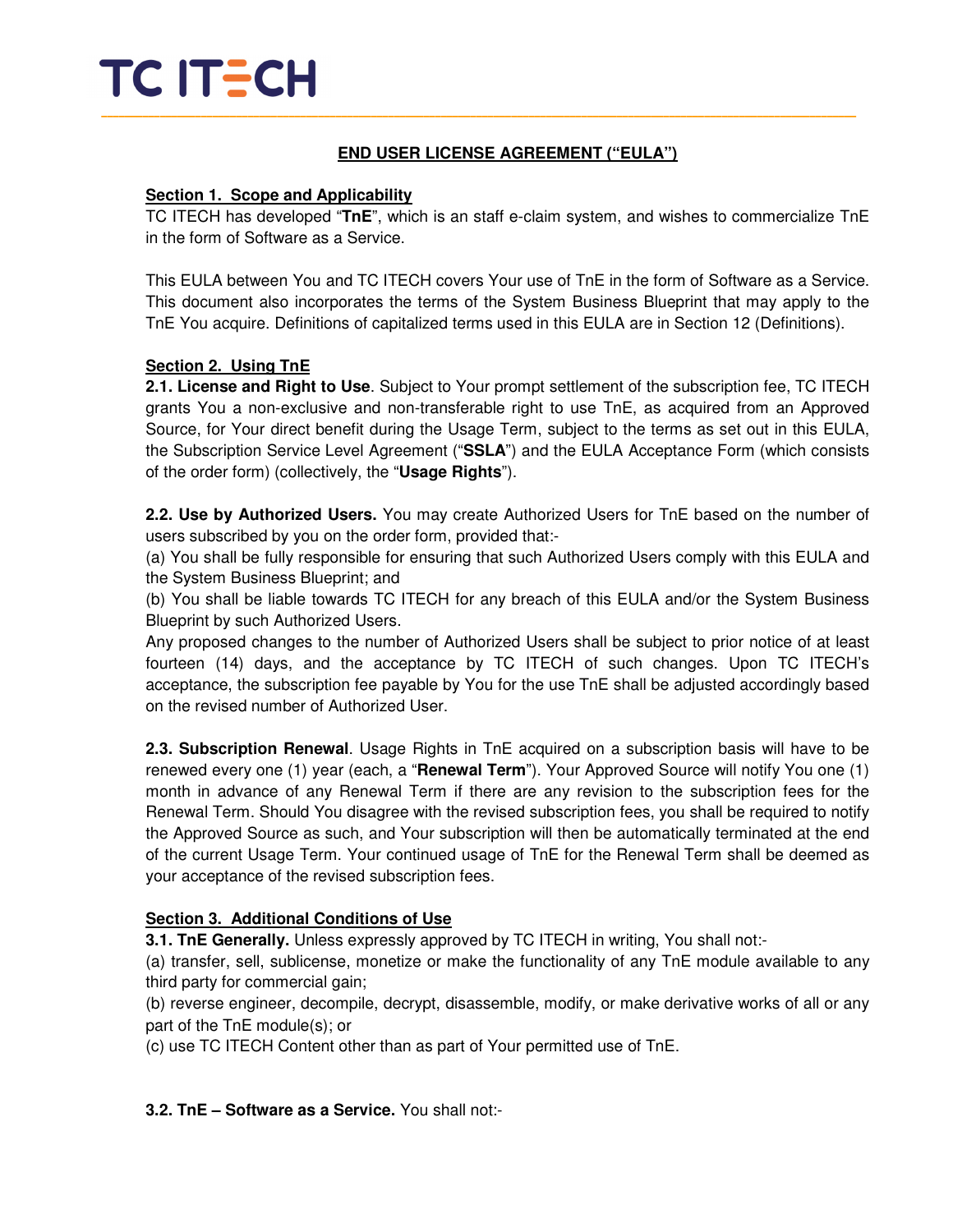(a) interfere with other customers' access to, or use of, TnE, or with its security;

(b) facilitate the attack or disruption of TnE, including a denial of service attack, unauthorized access, penetration testing, crawling, or distribution of malware (including viruses, trojan horses, worms, time bombs, spyware, adware, and cancelbots);

(c) cause an unusual spike or increase in Your use of TnE that impacts or disrupts TnE's operation; or

(d) submit any information that is not contemplated in the applicable System Business Blueprint.

#### **3.3. Evolving TnE**. TC ITECH may:-

(a) enhance or refine TnE, although in doing so, TC ITECH will not materially reduce the core functionality of TnE, except as contemplated in this Section; and

(b) perform scheduled maintenance of TnE, during which time You may experience some disruption in your access to and/or use of TnE. Whenever reasonably practicable, TC ITECH will provide You with Three (3) days advance notice of such scheduled maintenance.

You acknowledge and agree that, from time to time, TC ITECH may need to perform emergency maintenance on TnE, during which time TC ITECH may temporarily suspend Your access to, and use of, TnE without providing You advance notice.

TC ITECH may end the life of TnE, including any of its modules and/or component functionality ("**EOL**"), by providing thirty (30) days advance written notice on TC ITECH's website and/or an email notification to You. Where subscription fees have been paid for Your use of the TnE or any part thereof that becomes EOL before the expiration of Your then-current Usage Term, TC ITECH will use commercially reasonable efforts to transition You to a substantially similar platform. If TC ITECH does not have any substantially similar platform or if You do not agree with such transfer, then TC ITECH will credit You with such sum of the prepaid subscription fee in proportion with the remaining unexpired Usage Term for the TnE (or any part thereof) that has been declared EOL ("**EOL Credit**"). Such EOL Credit can be applied towards the future purchase of TC ITECH products.

**3.4. Support Services.** Please refer to the SSLA in respect of the applicable terms for TC ITECH's support services for TnE.

**3.5. Protecting Account Access.** You shall be solely responsible for the protection of Your account information, passwords and other login credentials for TnE, and shall promptly notify TC ITECH of any known or suspected unauthorized use of or access to Your account.

**3.6. Use with Third Party Products**. If You use TnE together with third-party products, such use shall be entirely at Your sole risk. You are responsible for complying with any third-party provider terms, including its privacy policy. TC ITECH does not provide support or guaranteed ongoing integration support for products that are not a native part of the TnE.

#### **Section 4. Subscription Fees**

**4.1. Subscription Fees.** In consideration of TC ITECH's grant of right to use TnE and the provision of the support services, You hereby agree to pay the subscription fees based on the agreed terms as set forth in the EULA Acceptance Form.

To the extent permitted by law, orders for the TnE subscription shall become non-cancellable upon its acceptance by TC ITECH.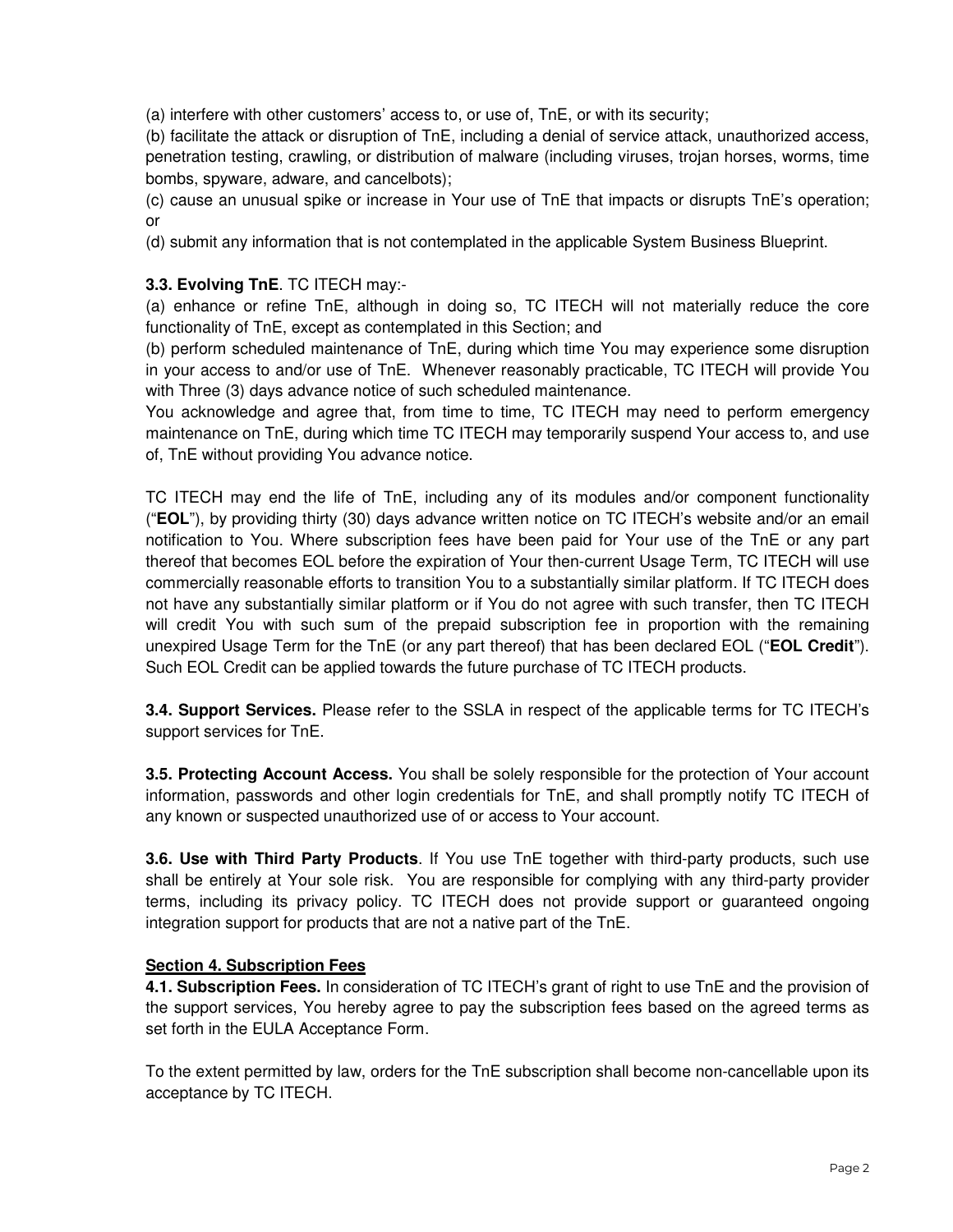## TC ITECH \_\_\_\_\_\_\_\_\_\_\_\_\_\_\_\_\_\_\_\_\_\_\_\_\_\_\_\_\_\_\_\_\_\_\_\_\_\_\_\_\_\_\_\_\_\_\_\_\_\_\_\_\_\_\_\_\_\_\_\_\_\_\_\_\_\_\_\_\_\_\_\_\_\_\_\_\_\_\_\_\_\_\_\_\_\_\_\_\_\_\_\_\_\_\_\_\_\_\_\_\_\_\_\_\_\_\_\_\_\_\_\_\_\_\_\_\_\_\_\_\_\_\_\_\_\_\_\_\_

If You wish to use TnE beyond Your Entitlement ("Overage"), the subscription fee will be revised accordingly in proportion to such Overage.

**4.2. Implementation Costs.** Where TC ITECH is required to perform any implementation services prior to your commencement of use of TnE (or any part thereof), TC ITECH shall be entitled to charge an implementation fees, based on the agreed rate and terms as set forth in **Schedule 2** of the EULA Acceptance Form.

**4.3. Other services.** Where TC ITECH is required to provide any additional services in relation to Your subscription and use of TnE (e.g. the training of the users) other than the agreed scope as set forth in the executed EULA Acceptance Form between the parties, TC ITECH shall be entitled to charge You based on its then current hourly or daily rates.

#### **Section 5. Confidential Information and Use of Data**

**5.1. Confidentiality.** Recipient will hold in confidence and use no less than reasonable care to avoid disclosure of any Confidential Information to any third party, except for its employees, Affiliates, and contractors who have a need to know ("**Permitted Recipients**"). Recipient:-

(a) must ensure that its Permitted Recipients are subject to similar confidentiality obligations no less restrictive than the Recipient's obligations under this EULA, and

(b) shall be liable for any breach of this Section by its Permitted Recipients.

Such nondisclosure obligations will not apply to information that:-

(i) is known by Recipient without confidentiality obligations;

(ii) is or has become public knowledge through no fault of Recipient; or

(iii) is independently developed by Recipient.

Recipient may disclose Discloser's Confidential Information if required under a regulation, law or court order provided that Recipient provides prior notice to Discloser (to the extent legally permissible) and reasonably cooperates, at Discloser's expense, regarding protective actions pursued by Discloser.

Upon the reasonable request of Discloser, Recipient will either return, delete or destroy all Confidential Information of Discloser and certify the same.

**5.2. How We Use Data.** TC ITECH will process the personal data received by it in connection with Your use of the TnE in accordance with applicable privacy and data protection laws. For further detail, please visit:-

(1) https://www.tc-itech.com/privacy-policy/ for TC ITECH's Privacy Policy; and

(2) https://www.tc-itech.com/pdpa/ for TC ITECH's Notice under the Personal Data Protection Act 2010.

#### **Section 6. Ownership**

Except where agreed in writing, nothing in this EULA transfers TC ITECH's ownership in, or grants You any license to, any intellectual property rights in TnE. You may retain any ownership of Your content and TC ITECH retains ownership of TnE and TC ITECH Content. TC ITECH may use any feedback that You provide in connection with Your use of the TnE as part of its business operations.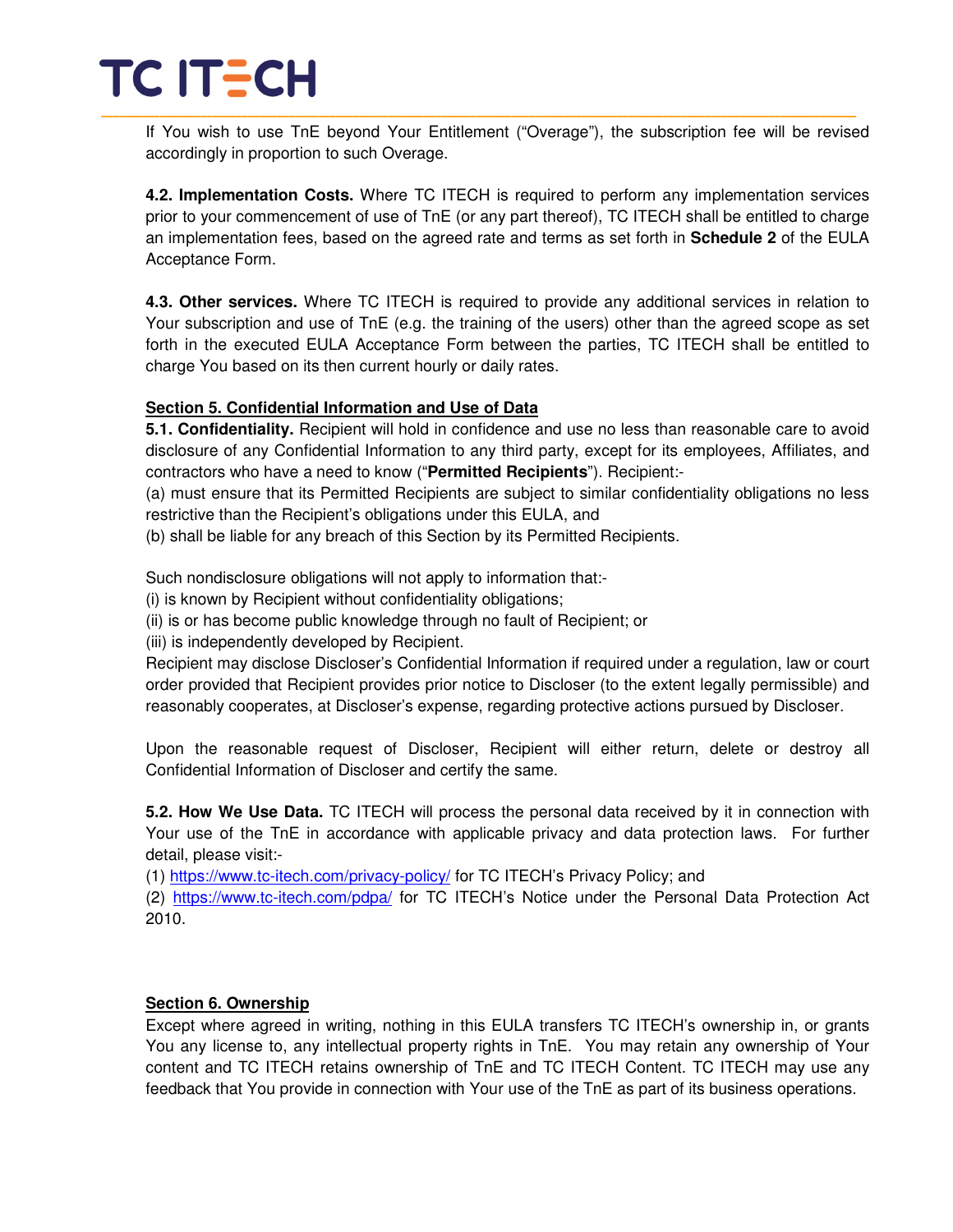#### **Section 7. Indemnification**

You are solely responsible for any damage caused to TC ITECH, Approved Source and/or other users of TnE as a result of Your violation of this EULA.

YOU HEREBY AGREE TO DEFEND, INDEMNIFY AND KEEP INDEMNIFIED TC ITECH, APPROVED SOURCE AND ITS AFFILIATES, ANY CLAIM OR ALLEGED CLAIMS, LIABILITIES, LOSSES DAMAGES AND ALL COSTS (INCLUDING LAWYERS' FEES), DIRECTLY OR INDIRECTLY ATTRIBUTABLE AND/OR RESULTING FROM:-

(A) YOUR VIOLATION OF ANY PROVISION OF THIS EULA; OR

(B) YOUR USE OR MISUSE OF TNE.

The provisions of this Section 7 shall continue to remain in force after termination of this EULA.

#### **Section 8. Warranties and Representations**

**8.1. Performance.** TC ITECH warrants that, subject to Your prompt settlement of the subscription fees:-

(a) throughout the Usage Term, TnE will substantially comply with the System Business Blueprint; and

(b) during the Usage Term, it will maintain TnE with commercially reasonable skill and care and in accordance with the SSLA.

**8.2. Malicious Code.** TC ITECH will use commercially reasonable efforts to ensure that TnE is free of Malicious Code.

**8.3. Qualifications.** Sections 8.1 and 8.2 shall not apply if TnE or the equipment on which it is authorized for use:-

(a) has been altered, except by TC ITECH or its authorized representative;

(b) has been subjected to abnormal physical conditions, accident or negligence, or installation or use inconsistent with this EULA or TC ITECH's instructions;

(c) is acquired on a no charge, beta or evaluation basis; or

(d) has not been provided by an Approved Source.

Except as expressly stated in this Section, to the extent allowed by applicable law, TC ITECH expressly disclaims all warranties and conditions of any kind, express or implied, including without limitation any warranty, condition or other implied term as to merchantability, fitness for a particular purpose or non-infringement, or that TnE will be secure, uninterrupted or error free.

#### **Section 9. Liability**

Neither party will be liable for indirect, incidental, exemplary, special or consequential damages; loss or corruption of data or interruption or loss of business; or loss of revenues, profits, goodwill or anticipated sales or savings.

The maximum aggregate liability of TC ITECH under this EULA is limited to the subscription fees received by TC ITECH for the applicable TnE module for the preceding twelve (12) months in respect of the relevant module giving rise to the claim.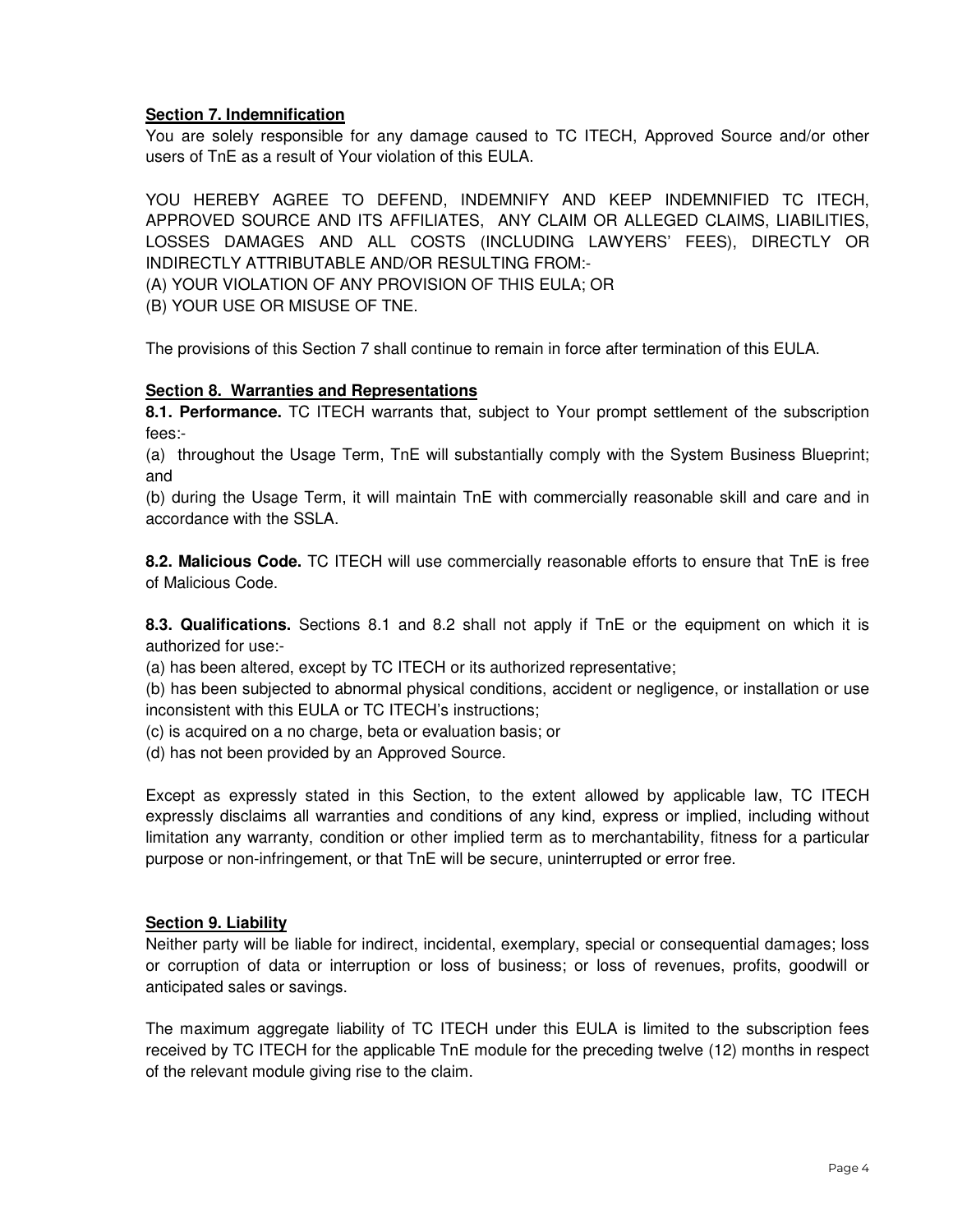## TC ITECH \_\_\_\_\_\_\_\_\_\_\_\_\_\_\_\_\_\_\_\_\_\_\_\_\_\_\_\_\_\_\_\_\_\_\_\_\_\_\_\_\_\_\_\_\_\_\_\_\_\_\_\_\_\_\_\_\_\_\_\_\_\_\_\_\_\_\_\_\_\_\_\_\_\_\_\_\_\_\_\_\_\_\_\_\_\_\_\_\_\_\_\_\_\_\_\_\_\_\_\_\_\_\_\_\_\_\_\_\_\_\_\_\_\_\_\_\_\_\_\_\_\_\_\_\_\_\_\_\_

This limitation of liability applies whether the claims are in warranty, contract, tort (including negligence), infringement, or otherwise, even if either party has been advised of the possibility of such damages. Nothing in this EULA limits or excludes any liability that cannot be limited or excluded under applicable law. This limitation of liability is cumulative and not on per incident basis.

#### **Section 10. Termination and Suspension**

**10.1. Suspension**. Without prejudice to any rights as may be available to it under this EULA and/or the laws, TC ITECH may immediately suspend Your Usage Rights if:-

(a) there is beach of the EULA by You; or

(b) You have failed to pay the subscription fee in accordance with the agreed terms with TC ITECH as set forth in the EULA Acceptance Form.

**10.2. Termination**. If a party materially breaches this EULA and does not cure that breach within 30 days after receipt of written notice of the breach, the non-breaching party may terminate the subscription of TnE for cause. Upon termination of the subscription:-

(a) Your license to use TnE shall be terminated, and Your access to and use of TnE shall be terminate;

(b) The SSLA shall likewise be terminated concurrently;

(c) Any and all accrued fees due to TC ITECH and/or Approved Source shall become immediately due and payable upon the termination date; and

(d) You shall destroy any and all Confidential Information within Your control.

If the subscription is terminated due to TC ITECH's material breach, TC ITECH will refund You, the prorated portion of subscription fees You have prepaid for the remaining unexpired Usage Term.

If the subscription is prematurely terminated by You for any reason other than due to TC ITECH's breach, TC ITECH shall be entitled to forfeit the subscription fee for the remaining unexpired Usage Term, and You shall not be entitled to any refund of the same.

#### **Section 11. General Provisions**

**11.1. Survival.** Sections 5, 6, 7, 8, 9, and any other Sections that by their nature should be deemed to survive, shall survive termination or expiration of the subscription.

**11.2. Third Party Beneficiaries.** This EULA does not grant any right or cause of action to any third party.

**11.3. Assignment and Subcontracting.** Except as set out below, neither party may assign nor novate this EULA in whole or in part without the other party's express written consent. TC ITECH may (a) by written notice to You, assign or novate this EULA in whole or in part to an Affiliate of TC ITECH, or otherwise as part of a sale or transfer of any part of its business; or (b) subcontract any performance associated with TnE to third parties, provided that such subcontract does not relieve TC ITECH of any of its obligations under this EULA.

**11.4. Modifications to the EULA.** TC ITECH may change this EULA or any of its components by updating this EULA on TC ITECH's website, accessible at www.tc-itech.com/eula-tne, and shall be effective immediately or from any other date as stipulated in the updated EULA.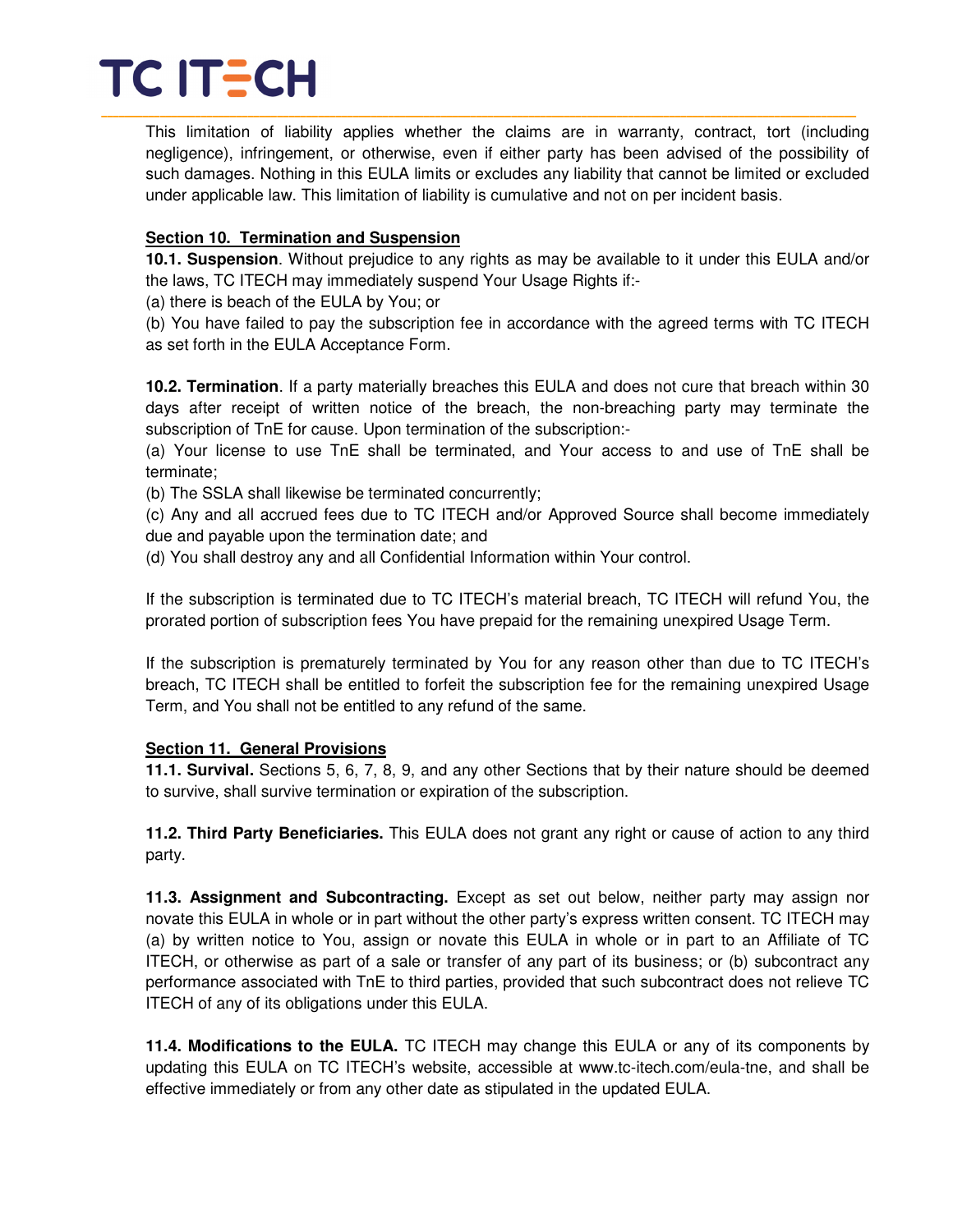**11.5. Compliance with Laws.** Each party will comply with all laws and regulations applicable to their respective obligations under this EULA. The Parties hereby agree that TC ITECH may restrict the availability of the TnE in any particular location or modify or discontinue features to comply with applicable laws and regulations and IT ITECH shall not be liable nor responsible towards You for any losses or damages that You may suffer or incur arising from this.

If You use the TnE in a location with local laws requiring a designated entity to be responsible for collection of data about individual end users and transfer of data outside of that jurisdiction, You agree that You are the entity responsible for and to ensure compliance with such laws.

**11.6. Governing Law.** The EULA and any claims relating thereto shall be governed by and construed under the laws of Malaysia. All disputes will be subject to the exclusive jurisdiction of the courts located in Malaysia.

**11.7. Notice.** Any notice delivered by TC ITECH to You under this EULA will be delivered via email, regular mail to Your address as recorded in the EULA Acceptance form signed between the parties, or postings on www.tc-itech.com/eula/tne. Notices to TC ITECH should be sent to TC ITECH SDN BHD, 62-68, Jalan Sultan Azlan Shah, 51200 Kuala Lumpur, unless the EULA Acceptance Form specifically allows other means of notice.

**11.8. Force Majeure.** Except for payment obligations, neither Party shall be liable for any loss, damages or delay or failure in performance hereunder resulting from any force majeure event, including but not limited to the acts of God, fire, action of the elements, pandemic, epidemics, war (declared or undeclared), warlike action, strikes or differences with workmen, acts of the public enemy, federal or state laws, rules and regulations of any governmental authorities having or asserting jurisdiction over the affected party and any other causes beyond the reasonable control of either Party which makes the performance of its obligation impossible.

**11.9. No Waiver.** Failure by either party to enforce any right under this EULA shall not operate or be construed as a waiver of its right in respect of any subsequent breach of that same or any other provisions.

**11.10. Severability.** If any portion of this EULA is not enforceable, it will not affect the validity, legality and enforceability of the remaining terms.

**11.11. Entire agreement**. This EULA, together with the System Blueprint, the SSLA and EULA Acceptance Form, form the complete agreement between the parties with respect to the subject matter hereto and supersede all prior or contemporaneous communications, understandings or agreements (whether written or oral) between the parties.

**11.12. Order of Precedence.** If there is any conflict between this EULA and any System Business Blueprint expressly referenced in this EULA, the order of precedence shall be:-

(a) such System Business Blueprint;

(b) this EULA;

(c) the Subscription Service Level Agreement; then

(d) the EULA Acceptance Form.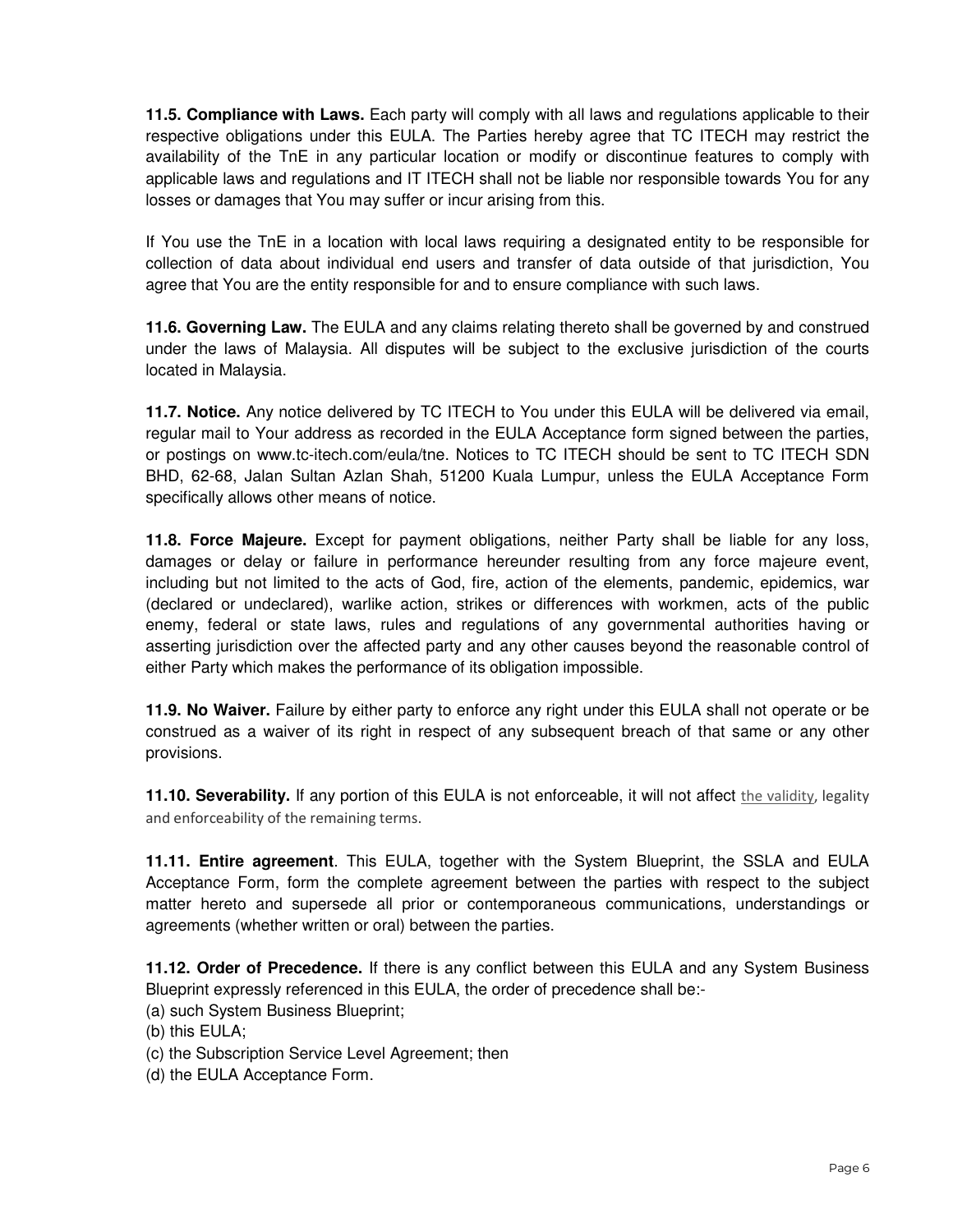# TC IT<del>E</del>CH

#### **Section 12. Anti-Bribery and Anti-Corruption**

12.1. Each party represents and warrants that at all times during the term of this Agreement:-

\_\_\_\_\_\_\_\_\_\_\_\_\_\_\_\_\_\_\_\_\_\_\_\_\_\_\_\_\_\_\_\_\_\_\_\_\_\_\_\_\_\_\_\_\_\_\_\_\_\_\_\_\_\_\_\_\_\_\_\_\_\_\_\_\_\_\_\_\_\_\_\_\_\_\_\_\_\_\_\_\_\_\_\_\_\_\_\_\_\_\_\_\_\_\_\_\_\_\_\_\_\_\_\_\_\_\_\_\_\_\_\_\_\_\_\_\_\_\_\_\_\_\_\_\_\_\_\_\_

- (a) it is in compliance with all relevant and applicable anti-corruption and anti-bribery laws and regulations ("Applicable Anti-Corruption Laws"); and
- (b) it shall ensure that its employees, officers and/or directors and its Affiliates as well as those acting on its behalf and under its supervision, care and management observe and comply with such Applicable Anti-Corruption Laws.
- 12.2. Each Party further represents and warrants that:-
	- (a) in the course of negotiation, execution and performance of this Agreement, it and its Affiliates have not made, offered or authorised any payment, undertaking, gift or any other advantage (directly or indirectly through an intermediary) to any persons including any personnel employed by the other Party or acting on its behalf where the purpose of such payment, undertaking, gift or advantage is to incite or induce such individual to perform or refrain from performing acts contrary to its legal obligations or obtain improper advantage in relation to the activities under this Agreement; and
	- (b) it and its Affiliates shall not make or offer any of the above.
- 12.3. Each Party agrees that breach of any of the provisions under this Clause constitutes material breach of this Agreement which entitles the non-defaulting Party to forthwith terminate this Agreement and/or enforce its rights and seek remedies available to it at law or in equity.

#### **Section 13. Definitions**

"**Affiliate**" means an entity or any entity that:-

- (a) is controlled directly or indirectly by;
- (b) controls directly or indirectly;
- (c) is under common control with such entity;

and "**control**" for the purpose of this definition shall mean having a fifty percent (50%) or greater interest in the issued share capital of the other entity.

"**Approved Source**" means TC ITECH or any of TC ITECH's authorized reseller for TnE.

"**Authorized User**" means any entity permitted by You to access and use TnE based on the scope of Your Entitlement as set forth in the EULA Acceptance Form.

"**TnE**" means a TC ITECH hosted software-as-a-service offering described in the System Business Blueprint.

"**Confidential Information**" means non-public proprietary information of the disclosing party ("**Discloser**") obtained by the receiving party ("**Recipient**") in connection with this EULA, which is (a) conspicuously marked as confidential or, if verbally disclosed, is summarized in writing to the Recipient within 14 days and marked as confidential; or (b) is information which by its nature should reasonably be considered confidential whether disclosed in writing or verbally.

"**Delivery Date**" means the date on which the TnE is made available for Your use.